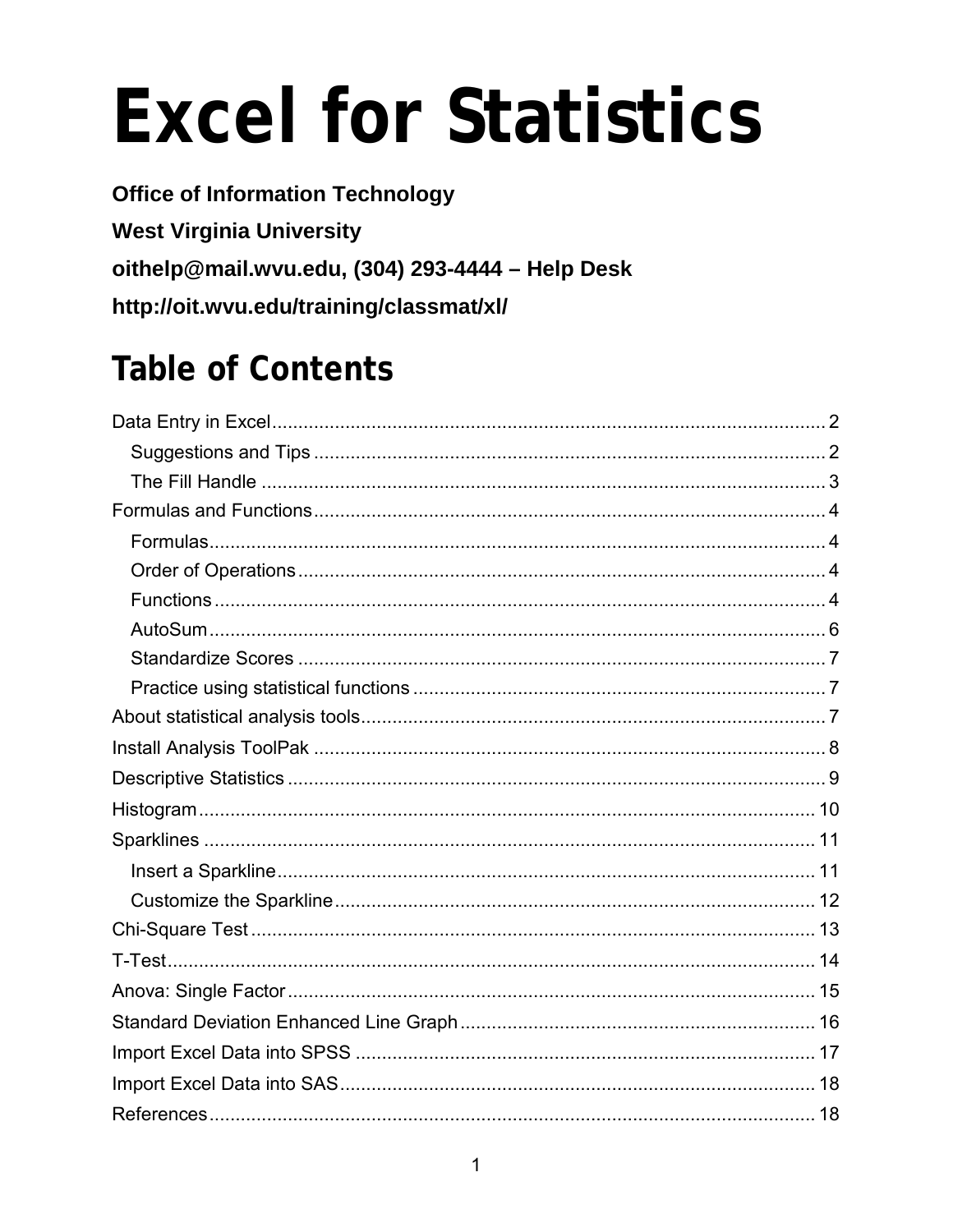# <span id="page-1-0"></span>**Data Entry in Excel**

It doesn't matter if you plan to use Excel solely as a way to enter your research data for future analysis in SAS or SPSS or if you intend to use Excel to analyze your data – you still need to get the information into Excel. This section assumes you are entering your own data as opposed to extracting it from another tool, purchasing a database, or downloading information from a web site.

|   | F <sub>17</sub> |   |        |  |             |           |       |    |
|---|-----------------|---|--------|--|-------------|-----------|-------|----|
|   |                 |   |        |  | С           |           | F     |    |
|   | id              |   | county |  | name        | bday      | score |    |
|   |                 |   |        |  | 17 Tropf    | 1/22/1902 |       | 47 |
| З |                 |   |        |  | 17 Wright   | 3/30/1900 |       | 55 |
|   |                 | з |        |  | 19 Mitchell | 7/15/1962 |       | 22 |
| 5 |                 |   |        |  | 19 Craig    | 4/2/1964  |       | 58 |

### <span id="page-1-1"></span>**Suggestions and Tips**

- Enter each observation in a new row; each variable will have its own column.
- Use row 1 to enter your labels (also known as column headings or variable names).
- Keep variables names meaningful and short with no blanks or special symbols.
- Start entering data in row 2.
- Do not have any completely blank rows or blank columns.
- If possible, make sure the first line of data contains the type of data you expect for the whole column (numeric vs character).
- If a data item is missing, leave the cell blank.
- As you enter data, pressing the tab key will move your cursor to the cell to the right. Press Enter to go to the next row.
- Use the mouse to click in the cell where you want to modify information or use the arrow keys to move one cell at a time.
- Ctrl Home will take you to cell A1. Ctrl End takes you to the bottom right corner.
- To delete data in a cell, click once on the cell and press the Delete key.
- To replace data, click once on the cell and type new information then press Tab or Enter.
- Verify you are in the correct cell before you enter a number; you can accidentally wipe out previously entered data (see above).
- To change information, click once on the cell to select it and then click on the text on the formula bar to edit it. -OR- double click on the cell and edit it in place.
- You can undo previous action(s) by choosing Undo from the Edit menu, by clicking on the Undo button (looks like a bent blue arrow), or by pressing **Ctrl Z**
- A shortcut to enter today's date: press **Ctrl** and **;** keys at the same time
- A shortcut to duplicate information from the cell in the previous row: **Ctrl '**
- Since you are mainly interested in the data, do not waste time formatting at this time (alignment, fonts, shading, colors, styles, etc.).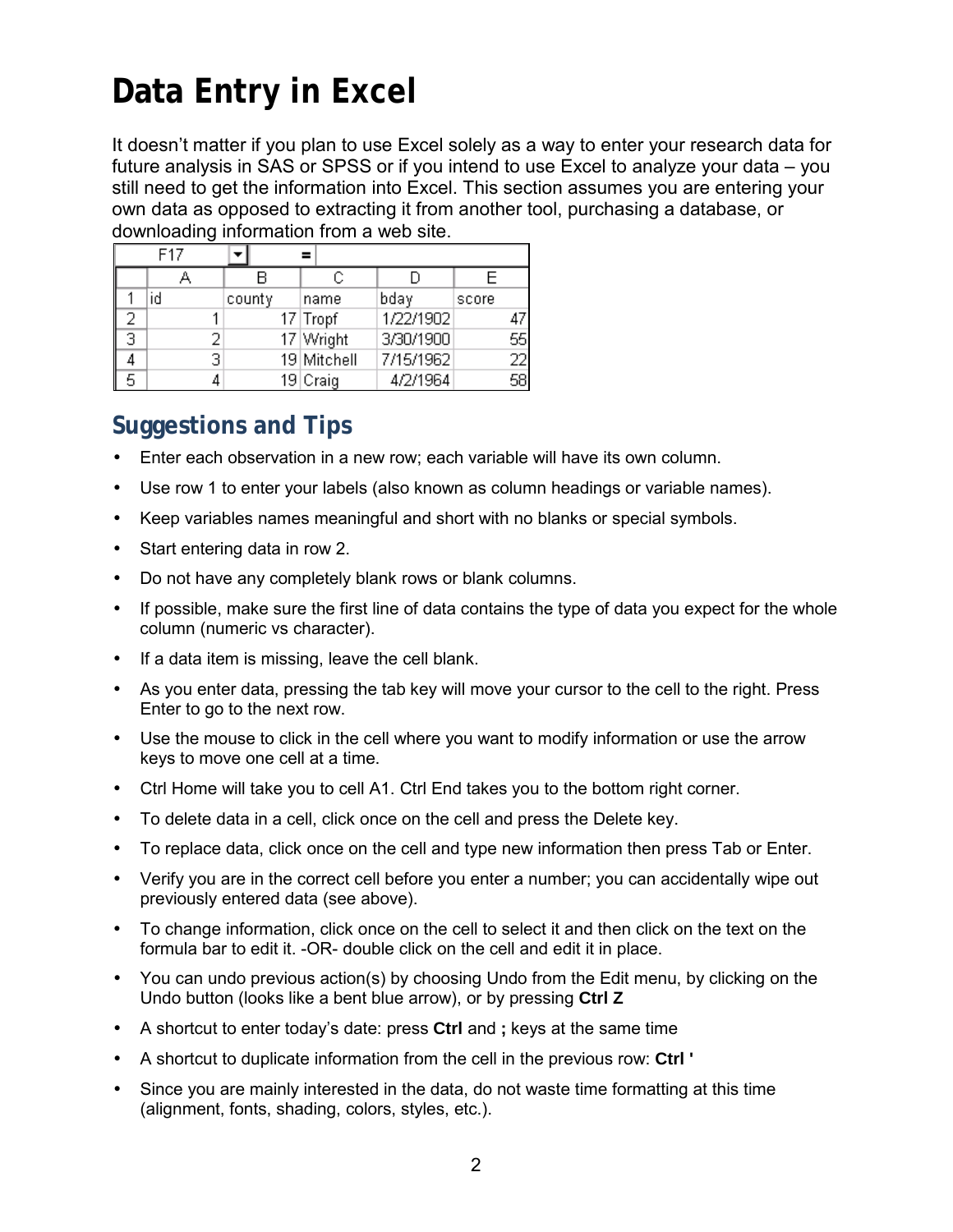Save early; save often (**Ctrl S** or click on button that looks like a diskette). Make backup copies of your data in more than one location (e.g., hard drive, USB drive, a local area network drive, email it to yourself, use DropBox, etc.).

### <span id="page-2-0"></span>**The Fill Handle**

### **Copying Information**

An alternative to using Copy and Paste when you wish to copy information or formulas to adjacent cells is to take advantage of the AutoFill feature.

If you want to copy the contents of a cell to the cells below it, position the cursor over the small black box in the lower right corner of the cell. As the

large white plus sign cursor ( $\bigoplus$ ) changes to a thin black one ( $+$ ), click and drag it downward to fill the desired cells.

Using AutoFill is also handy when you wish to copy a formula from one cell to lots of others.

### **Extending a Series**

The Fill Handle can also be used extend a recognizable pattern such as those in a sequence of numbers, names of days, or names of months. In most cases, if the first couple of cells are filled and selected, this will be enough to establish a pattern that Excel can recognize and continue.

In this example, we selected the first two cells of an intended pattern where the number "1" was in the first cell and "2" was in the second cell. Highlighting

| these and dragging the fill handle downward shows the number "3" intended to be             |
|---------------------------------------------------------------------------------------------|
| placed in the next cell to the right of the $(+)$ . Dragging down farther will continue the |
| pattern in additional cells such as in these examples:                                      |

This series fill trick can be handy if you need to sequentially number all of your observations.

| <b>Numbers</b> | Odd | Reverse                 | Years | Months    | Days      |
|----------------|-----|-------------------------|-------|-----------|-----------|
|                |     |                         |       |           |           |
|                |     | 12                      | 2008  | January   | Monday    |
| <u>2Į</u>      | 3   | 11                      | 2009  | February  | Tuesday   |
| 3              | 5   | 10                      | 2010  | March     | Wednesday |
| 4              | 7   | 9                       | 2011  | April     | Thursday  |
| 5              | 9   | 8                       | 2012  | May       | Friday    |
| 6              | 11  | 7                       | 2013  | June      | Saturday  |
| 7              | 13  | 6                       | 2014  | July      | Sunday    |
| 8              | 15  | 5                       | 2015  | August    | Monday    |
| 9              | 17  | 4                       | 2016  | September | Tuesday   |
| 10             | 19  | $\overline{\mathbf{3}}$ | 2017  | October   | Wednesday |
| 11             | 21  | $\overline{2}$          | 2018  | November  | Thursday  |
| 12             | 23  | 1                       | 2019  | December  | Friday    |



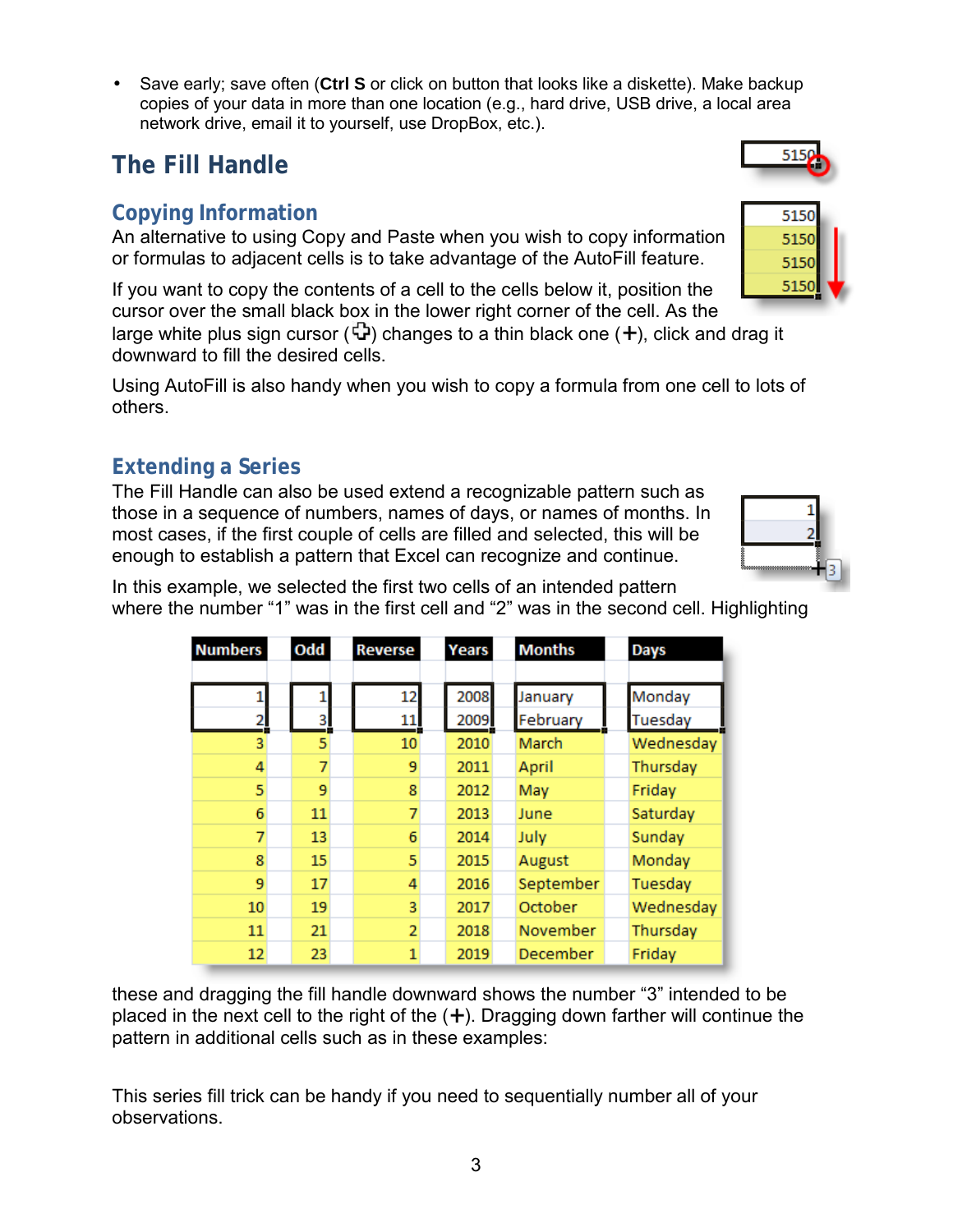# <span id="page-3-0"></span>**Formulas and Functions**

You can enter custom mathematical formulas in worksheet cells. You can also use builtin functions provided by Excel as part of these formulas. Functions and formulas can contain numbers, cell names, or cell addresses. Start a formula with an equals sign (=). By default, formulas with cell references will automatically update the calculated value if the source numbers change.

### <span id="page-3-1"></span>**Formulas**

Formulas allow you to build calculations from scratch.

- 1. Select the cell in which you want the result of the calculation to appear
- 2. Type an **=**
- 3. Type the desired formula and select one of the following to commit and run it:

Press the **Enter**, press the Tab key, or click the **u** on the formula bar



As Excel worksheets are dynamic in nature, a formula automatically reevaluates the contents of the cells and displays new results once a change to a source cell is made.

### <span id="page-3-2"></span>**Order of Operations**

The order of operations is important when working with formulas in Excel. Items are treated as being read from left to right by default, and ones of higher order are processed before those of lower order.

Parentheses, Exponents, Multiplication or Division, Addition or Subtraction

|  | <b>Parentheses Exponents Multiplication Division</b> | Addition | <b>Subtraction</b>       |
|--|------------------------------------------------------|----------|--------------------------|
|  |                                                      |          | $\overline{\phantom{a}}$ |

### <span id="page-3-3"></span>**Functions**

### *Selecting Ranges of Cells*

In working with functions, one often needs to select ranges of cells. As an example, to reference the collection of cells A1, A2, and A3, the notation **A1:A3** would be used. This has the first and last cells separated by a colon, and it indicates the use of all the cells from A1 to A3 inclusive. The cells need not be in the same row or column. For example, the range B2:D5 indicates the rectangle of cells with cell B2 in the upper left corner and cell D5 in the lower right corner.

You can directly type in the cell ranges you want to use, or you can use the mouse to select the range of cells that you want by clicking on the first cell and then dragging over the rest of the desired range.

Note that any cell in your specified range(s) that is blank will be ignored when computing values. By contrast, a cell that contains zero (0) will be included. There is,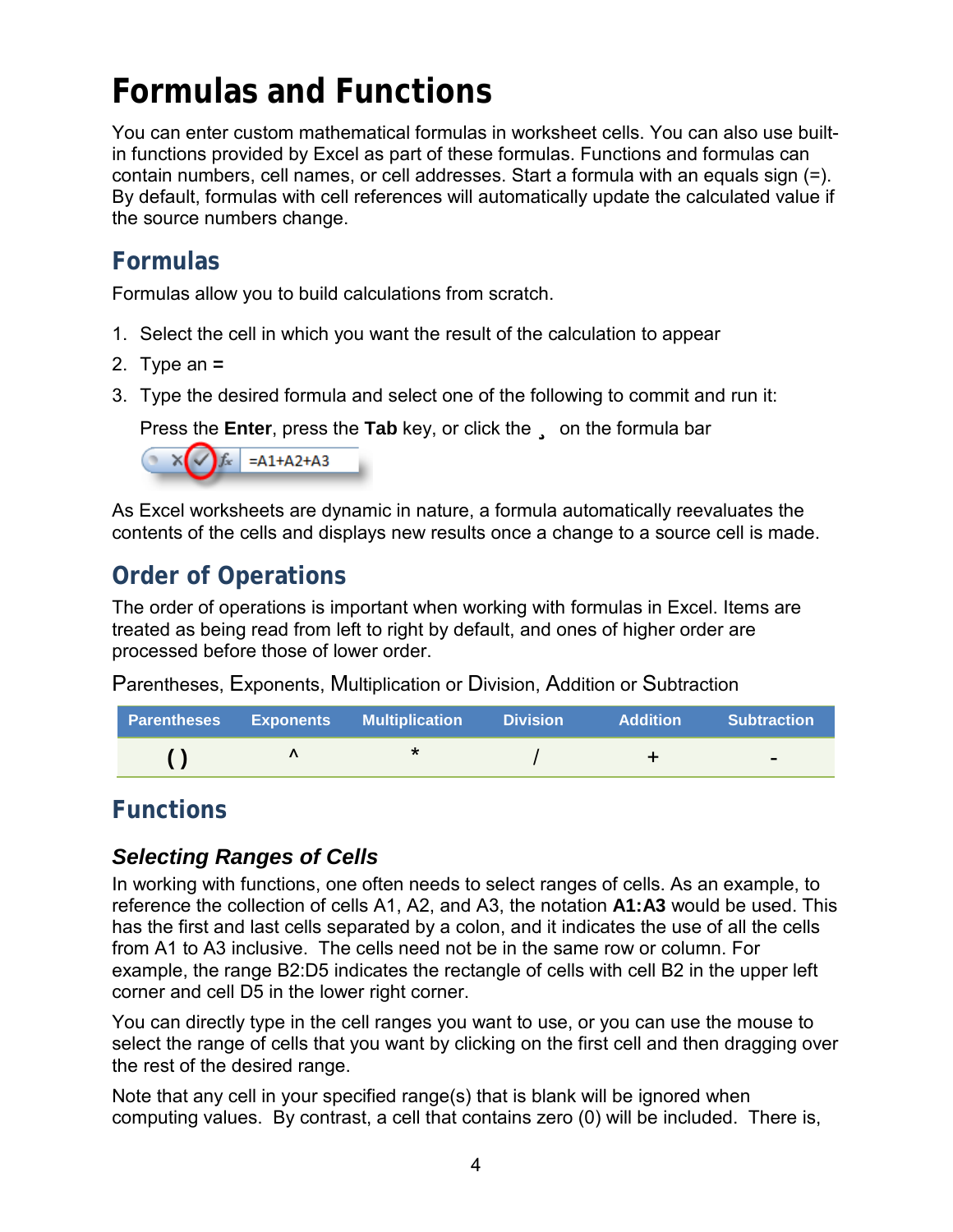thus, no difference between a blank cell and a zero cell in computing a sum, but a zero cell would contribute to a count function value while a blank cell would not.

### *Using Functions*

Excel has a vast array of built-in functions available that can facilitate calculations (e.g. sum, average, max, min, count). These functions may be selected from a menu, or simply typed in directly.

#### **Using the Insert Function Menu**

- 1. To use a function, first select the cell in which you want the answer to appear
- 2. Click the **Function Wizard** button



3. In the Insert Function window that appears, determine which function you wish to use. There are two options available to select the appropriate function:

| <b>Insert Function</b>                                                                                                           |        |
|----------------------------------------------------------------------------------------------------------------------------------|--------|
| Search for a function:                                                                                                           |        |
| Type a brief description of what you want to do and then<br>click Go                                                             | Go     |
| Or select a category: Statistical                                                                                                |        |
| Select a function:                                                                                                               |        |
| <b>SKEW</b><br><b>SLOPE</b><br>SMALL<br>STANDARDIZE<br><b>STDEV</b><br><b>STDEVA</b><br><b>STDEVP</b><br>STDEV(number1,number2,) |        |
| Estimates standard deviation based on a sample (ignores logical values and<br>text in the sample).                               |        |
| Help on this function<br>ОК                                                                                                      | Cancel |

- a. You can describe what you wish to do then click **Go** to let Excel suggest some possible functions.
- b. You can select a category then choose a function from the "Select a Function" list of choices
- c. When you click on a function name in the list, you will see more details appear.
- d. Ask for "help on this function" if you need it
- 4. Click on the **OK** button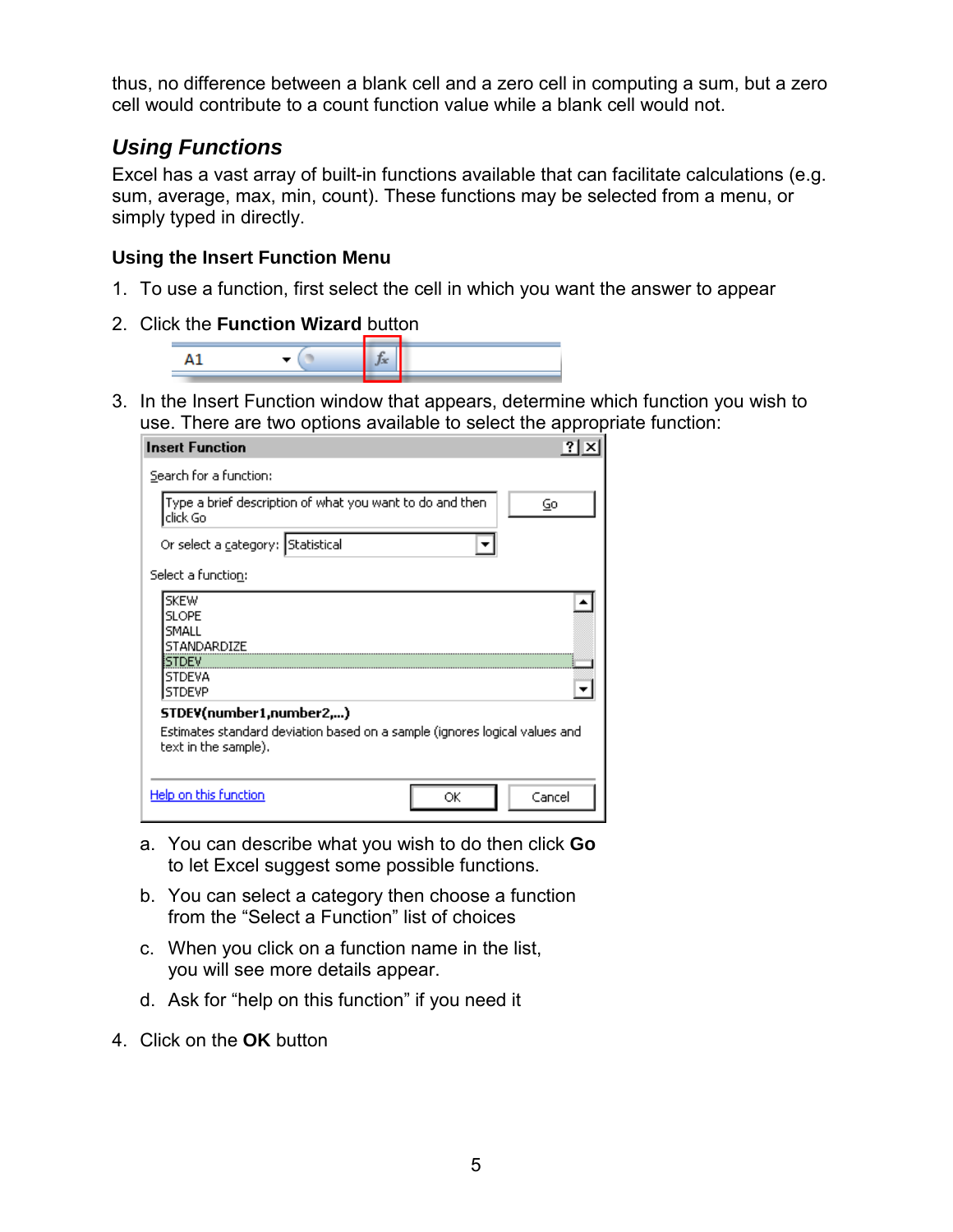5. Follow any prompts that may appear after you select a function. You are usually prompted to specify the range of numbers you want to include in your calculation.

| <b>Function Arguments</b>                                                                                                                                                                                                                                                   |             | ×                      |  |  |  |  |  |
|-----------------------------------------------------------------------------------------------------------------------------------------------------------------------------------------------------------------------------------------------------------------------------|-------------|------------------------|--|--|--|--|--|
| -STDEV·                                                                                                                                                                                                                                                                     |             |                        |  |  |  |  |  |
| Number1 C2:C32                                                                                                                                                                                                                                                              |             | = ${27589;96010;1889}$ |  |  |  |  |  |
| Number <sub>2</sub>                                                                                                                                                                                                                                                         |             | $=$ number             |  |  |  |  |  |
| Number3                                                                                                                                                                                                                                                                     |             | $=$ number             |  |  |  |  |  |
| $= 21037,36064$<br>Estimates standard deviation based on a sample (ignores logical values and text in the<br>sample).<br>Number1: number1, number2, are 1 to 30 numbers corresponding to a sample of a<br>population and can be numbers or references that contain numbers. |             |                        |  |  |  |  |  |
| Formula result =                                                                                                                                                                                                                                                            | 21037.36064 |                        |  |  |  |  |  |
| Help on this function                                                                                                                                                                                                                                                       |             | Cancel<br>ОК           |  |  |  |  |  |

### <span id="page-5-0"></span>**AutoSum**

On the Home ribbon is the  $\Sigma$  AutoSum button. This tool will let you quickly compute a total for rows or columns of numbers.

Beside it, you will see a drop down arrow, which gives you access to some of the most commonly used functions, as well as a "More Functions" link to the Insert Functions dialog discussed above.



To use the AutoSum feature:

- 1. First select the cell where you want the result of the calculation to appear.
- 2. Click on the **AutoSum** button on the standard toolbar (the  $\Sigma$  symbol itself as opposed to drop down arrow).
- 3. Excel looks for adjacent cells which it thinks you may be trying to total up. If you require a different range, use your mouse to highlight those cells; otherwise, accept what Excel selects for you by pressing the **Enter** key. The result of the calculation will be entered into the cell you initially chose.
- 4. Enter the range of data or click on the red arrow button to select it from the sheet
- 5. Click on **OK**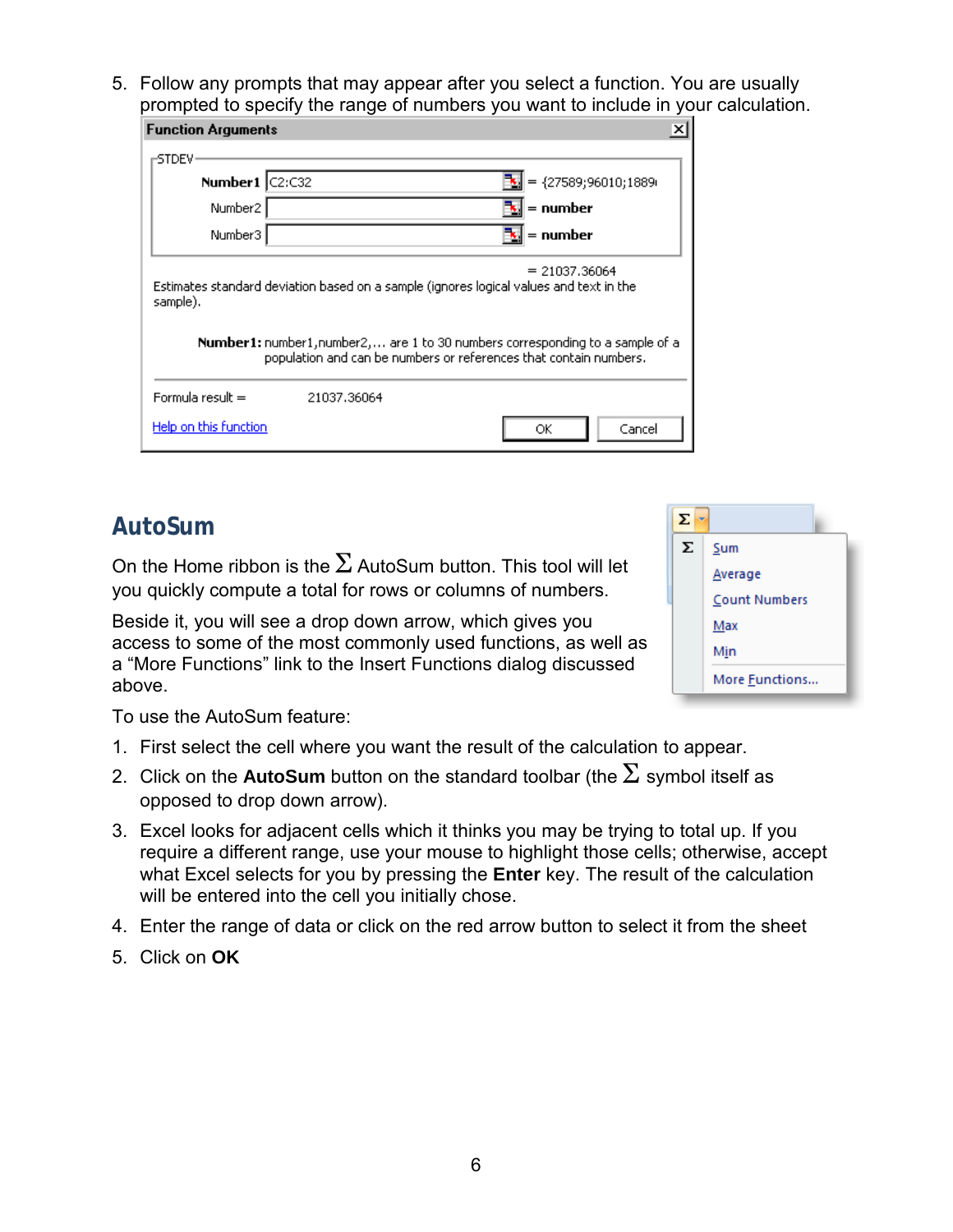### <span id="page-6-0"></span>**Standardize Scores**

|     | $\sim$ $\times$ $\sim$ $\kappa$ =STANDARDIZE(M2, \$M\$33 \$M\$34)<br>STANDARDIZE |          |         |         |               |  |  |  |  |  |
|-----|----------------------------------------------------------------------------------|----------|---------|---------|---------------|--|--|--|--|--|
|     |                                                                                  | В        | С       |         |               |  |  |  |  |  |
|     | GEO ID                                                                           | CODE     | P037001 | P037002 | P037011       |  |  |  |  |  |
| 2   | 05000US01001                                                                     | 01001    | 27,589  | 13,009  | 4,095         |  |  |  |  |  |
| З   | 05000US01003                                                                     | 01003    | 96,010  | 45,983  | 13,020        |  |  |  |  |  |
| 4   | 05000US01005                                                                     | 01005    | 18,896  | 9,547   | 3,064         |  |  |  |  |  |
| 31  | 05000US01059                                                                     | 01059    | 20,860  | 9,883   | ممدح<br>2,979 |  |  |  |  |  |
| 32  | 05000US01061                                                                     | 01061    | 17,588  | 8,217   | 2,615         |  |  |  |  |  |
| 33  |                                                                                  | average: | 27,833  | 13,189  | 4,301         |  |  |  |  |  |
| 34  |                                                                                  | std dev: | 21037   | 9957    | 2993          |  |  |  |  |  |
| DC. |                                                                                  | يممناهمد | ാചക്കു  | 11 111  | 2.202         |  |  |  |  |  |

#### =STANDARDIZE(M2,\$M\$33,\$M\$34)

<span id="page-6-1"></span>where M33 is the mean and M34 is the std dev

### **Practice using statistical functions**

- 1. Enter an **=**
- 2. Enter the name of the function and **(**
- 3. Select the data or enter the range of cell addresses
- 4. Enter the closing **)** and press enter
- 5. Copy the formula to the right or down if you wish

#### **Examples:**

=average(c2:c32)

 $=$ stdev(c2:c32)

<span id="page-6-2"></span>=median(c2:c32)

| 7             | 01047    | 28,742          | 12,4 |
|---------------|----------|-----------------|------|
| 3             | 01049    | 42,740          | 20,2 |
|               | 01051    | 43,177          | 21,3 |
| $\frac{3}{2}$ | 01053    | 25,510          | 12,E |
| 5             | 01055    | 69,829          | 32,2 |
| 7             | 01057    | 12,579          | 5,8  |
| Э             | 01059    | 20,860          | 9,8  |
|               | 01061    | 17,588          | 8,2  |
|               | average: | =average(C2:C32 |      |
|               | std dev: |                 |      |
|               | median:  |                 |      |

### **About statistical analysis tools**

"Microsoft Excel provides a set of data analysis tools— called the Analysis ToolPak that you can use to save steps when you develop complex statistical or engineering analyses. You provide the data and parameters for each analysis; the tool uses the appropriate statistical or engineering macro functions and then displays the results in an output table. Some tools generate charts in addition to output tables.

**Related worksheet functions** Excel provides many other statistical, financial, and engineering worksheet functions. Some of the statistical functions are built-in and others become available when you install the Analysis ToolPak."

From microsoft.com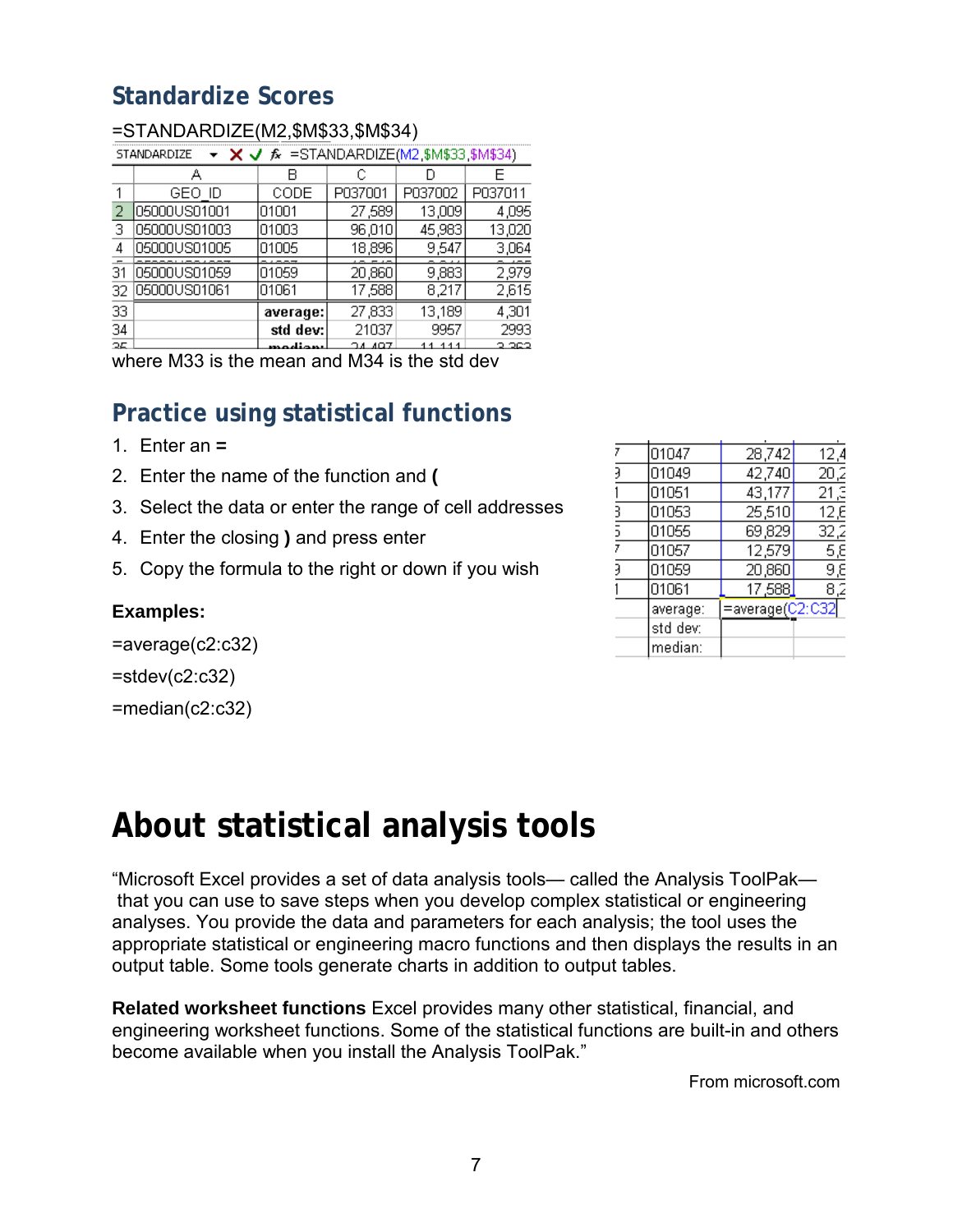# <span id="page-7-0"></span>**Install Analysis ToolPak**

- 1. From the **File** tab, select **Options**.
- 2. Click **Add-ins**. If Analysis ToolPak is already active, it will appear in the top part of the list under "Add-ins
- 3. In the "Manage" box, select **Excel Add-ins**.

| Add-Ins<br><b>Trust Center</b> | Date (XML)<br><b>Euro Currency Tools</b><br>Excel 2007 Point-to-Point Integration with GroupWise 8.0<br>Financial Symbol (XML)<br><b>Headers and Footers</b><br><b>Hidden Rows and Columns</b><br><b>Hidden Worksheets</b><br><b>Invisible Content</b><br><b>Microsoft Actions Pane 3</b><br><b>Document Related Add-ins</b><br>No Document Related Add-ins |
|--------------------------------|-------------------------------------------------------------------------------------------------------------------------------------------------------------------------------------------------------------------------------------------------------------------------------------------------------------------------------------------------------------|
|                                | <b>Disabled Application Add-ins</b><br>No Disabled Application Add-ins                                                                                                                                                                                                                                                                                      |
|                                | Add-in:<br>Acrobat PDFMaker Office COM Addin<br>Publisher:<br>Adobe Systems, Incorporated<br>No compatibility information available<br>Compatibility:<br>Location:<br>C:\Program Files\Adobe\Acrobat 10.0\PDFMake<br>Description:<br>Acrobat PDFMaker Office COM Addin                                                                                      |
|                                | <b>Excel Add-ins</b><br>Manage:<br>Go                                                                                                                                                                                                                                                                                                                       |

Click **Go**.

4. In the "Add-Ins available" box, check **Analysis ToolPak**, and then click **OK**.

| ? I X  |
|--------|
|        |
| ОК     |
| Cancel |
|        |
|        |

If Analysis ToolPak is not listed in the "Add-Ins available" box, click **Browse**.

5. If you see a prompt stating that the Analysis Toolpak is not currently installed on your computer, click **Yes** to install it. This will create a "Data Analysis" section within the **Data** tab.

| ■ ■ コロマウ シ   鼻引で - 目目×   ↓                                                                                  |             |                                                               |           |                        | training datal VOS.dux - Microsoft Excel |         |                                                  |                  |                                    |                  |    |                              |  |                                   | 無容 |
|-------------------------------------------------------------------------------------------------------------|-------------|---------------------------------------------------------------|-----------|------------------------|------------------------------------------|---------|--------------------------------------------------|------------------|------------------------------------|------------------|----|------------------------------|--|-----------------------------------|----|
| - File<br>Home<br><b>Shawn</b>                                                                              | Page Layout | Formulas Data                                                 | Review    | View                   | Developer:                               | Acrobat |                                                  |                  |                                    |                  |    |                              |  |                                   |    |
| <b>Ja From Access</b><br>From Web<br>Existing<br>From Other<br><b>Them Text</b><br>Sources -<br>Connections |             | Ginections 11<br><b>OP</b> Properties<br>All + use East Links | 图片<br>Son | Y<br>Filter            | Clear<br><b>L</b> Respuly<br>Advanced    | Teeto   | 器體<br>Remove.<br>Columns Duplicates Validation > | $\equiv$<br>Data | <b>List</b><br>Consolidate What-If | 一致<br>Analysis + | 門祖 | 沼脂<br>Group Ungroup Subtotal |  | Date Analysis<br><b>Za</b> Solver |    |
| Get External Data                                                                                           |             | Connections                                                   |           | <b>Son &amp; Fiber</b> |                                          |         |                                                  | Data Tools       |                                    |                  |    |                              |  | Analysis                          |    |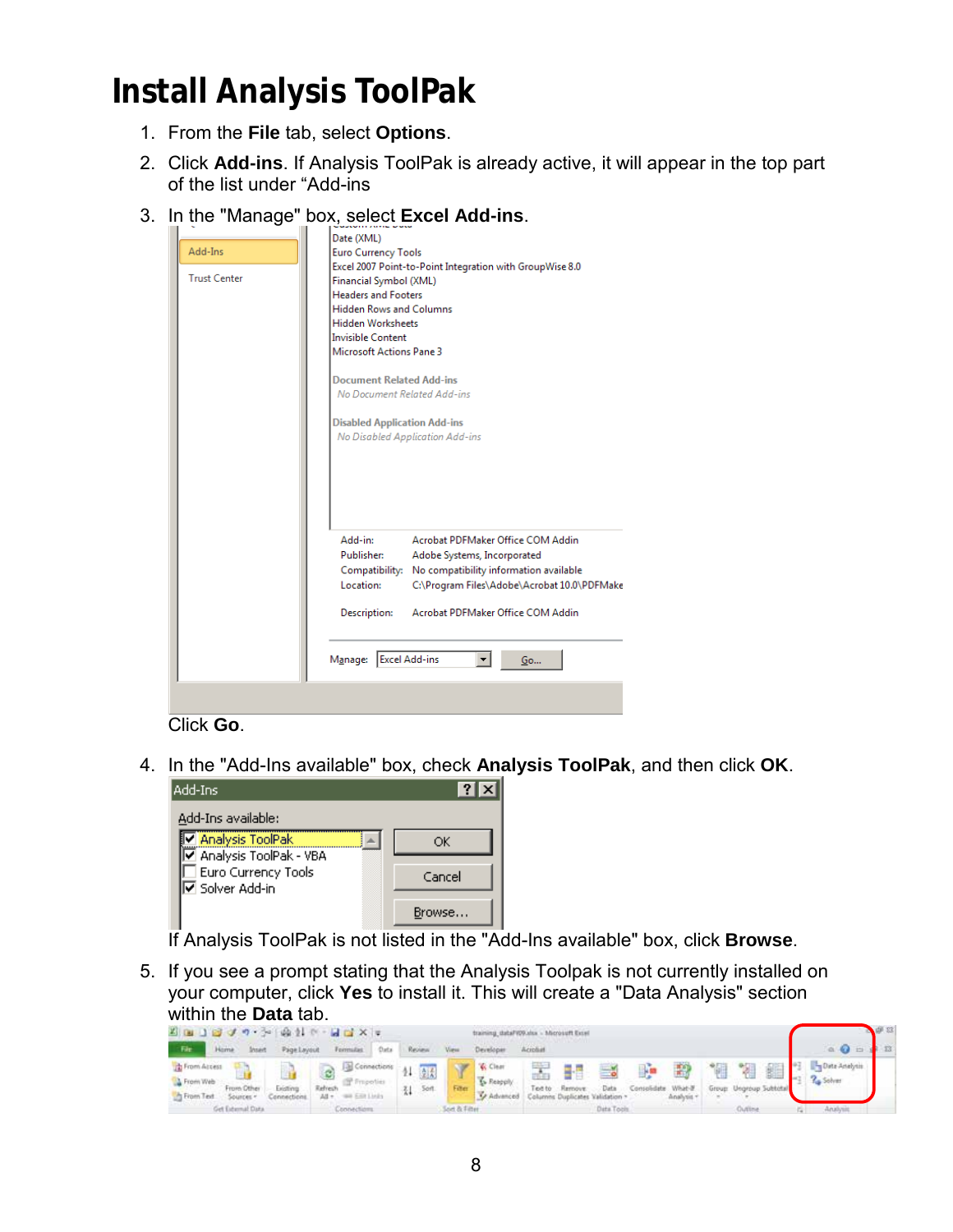# <span id="page-8-0"></span>**Descriptive Statistics**

You can use descriptive statistics to summarize your data.

- 1. Click on the **Data** tab and choo
- 2. Choose **Data Analysis**.
- 3. From the pop-up dialog, choose **Descriptive Statistics** and click on **OK**

| Data Analysis                         |        |
|---------------------------------------|--------|
| Analysis Tools                        | ОK     |
| Anova: Single Factor                  |        |
| Anova: Two-Factor With Replication    | Cancel |
| Anova: Two-Factor Without Replication |        |
| Correlation                           | Help   |
| Covariance                            |        |
| Descriptive Statistics                |        |
| Exponential Smoothing                 |        |

- 4. Enter or select the input range.
- 5. Choose the destination for the report (new sheet or address)
- 6. Choose additional options.

| <b>Descriptive Statistics</b>              |                      | ×                         |         |
|--------------------------------------------|----------------------|---------------------------|---------|
| $\Box$ Input-<br>Input Range:              | B.<br>\$C\$1:\$M\$32 | ОK                        |         |
| Grouped By:                                | ⊙ Columns<br>O Rows  | Cancel<br>Help            |         |
| $\boxed{\blacksquare}$ Labels in first row |                      |                           |         |
| Output options-<br>O Output Range:         | ъ.                   |                           |         |
| ⊙ New Worksheet Ply:<br>O New Workbook     |                      |                           |         |
| □ Summary statistics                       |                      | <b>Sample Results</b>     |         |
| Click on OK.                               |                      | Mean                      | 85.67   |
|                                            |                      | <b>Standard Error</b>     | 1.66    |
| 8. You will see something like this        |                      | Median                    | 88      |
|                                            |                      | Mode                      | 95      |
|                                            |                      | <b>Standard Deviation</b> | 9.10    |
|                                            |                      | Sample Variance           | 82.85   |
|                                            |                      | Kurtosis                  | $-0.34$ |
|                                            |                      | <b>Skewness</b>           | $-0.71$ |
|                                            |                      | Range                     | 35      |
|                                            |                      | Minimum                   | 65      |
|                                            |                      | Maximum                   | 100     |
|                                            |                      | Sum                       | 2570    |
|                                            |                      |                           |         |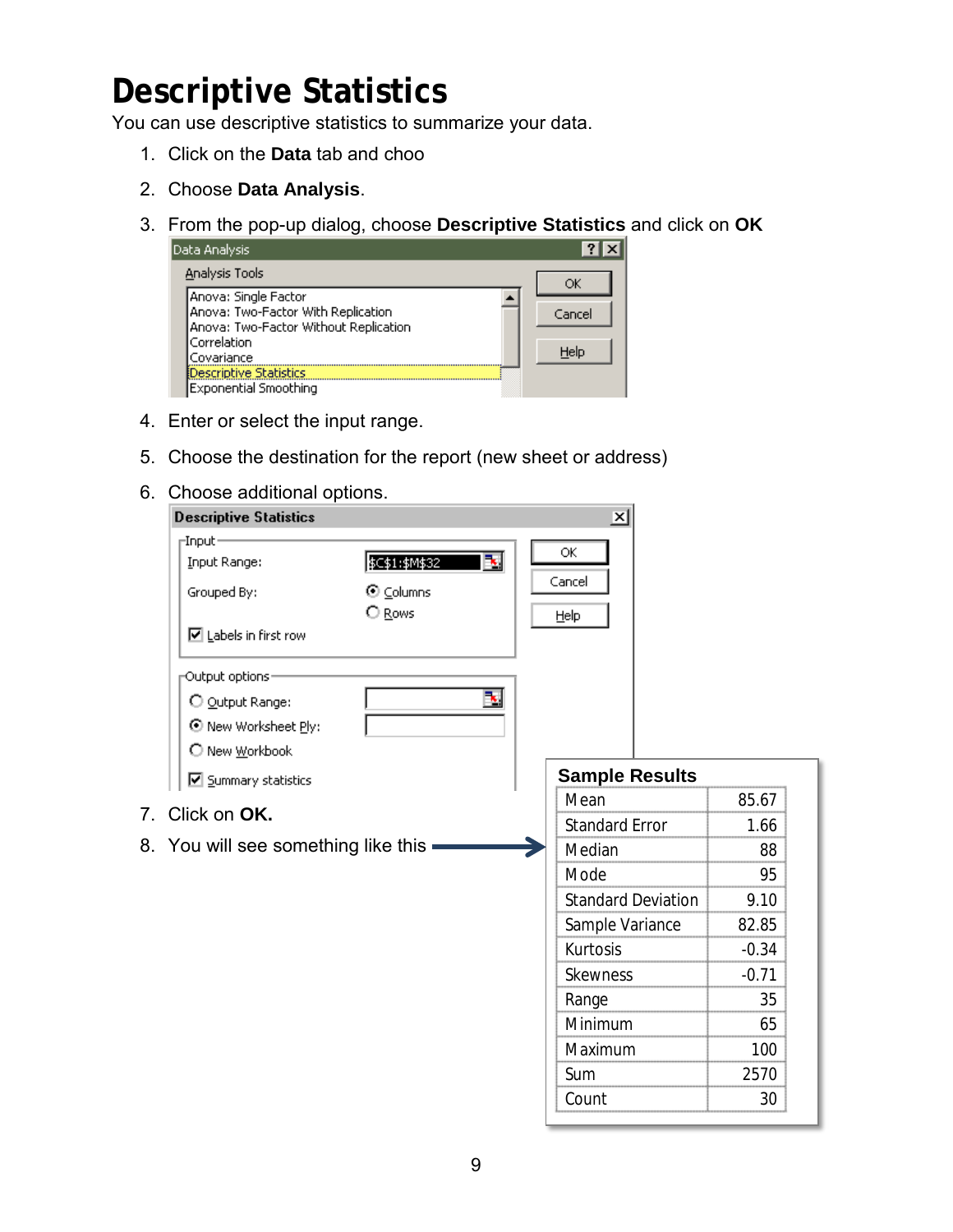# <span id="page-9-0"></span>**Histogram**

"Histograms visually represent the frequency distribution of a data set in a graph form, allowing you to understand its statistical properties. Unlike traditional bar graphs, which often represent mean values, a histogram represents the frequency of a particular event. To make a histogram, you must have a data set that can be divided into classes, with each class having a specific frequency of responses."

|           | Κ                           |         | М              | Ν                              | 0  | Ρ        |
|-----------|-----------------------------|---------|----------------|--------------------------------|----|----------|
| 7016      | P037017                     | P037018 | P037019        | Z37019                         |    | bins     |
| 759       | 136                         | 90      | 14,580         | $-0.00577$                     |    | 5,000    |
| 2,397     | 1,044                       | 502     | 50,027         | 3.187884                       |    | 10,000   |
|           | 78<br>12<br>130             |         | 9,349          | $-0.47707$                     |    | 15,000   |
| 94        | 51                          | 15      | 6,599          | $-0.72484$                     |    | 20,000   |
| 338       | 132                         | 44      | 17,216         | 0.23172                        |    | 25,000   |
| 68        | 23                          | 6       | 3,576          | $-0.9972$                      |    | 30,000   |
| 73        | 104                         | 10      | 7,578          | $-0.63663$                     |    | 35,000   |
| 1,354     | 580                         | 323     | 39,501         | 2.239526                       |    | 40,000   |
| 2751      | 67                          | 51.     | 13.386         | <b>JO 11335</b>                |    |          |
| ī         | Histogram                   |         |                |                                |    | $\times$ |
| वे        | -Input-                     |         |                |                                |    | ОK       |
|           | Input Range:                |         | \$M\$1:\$M\$32 |                                | 3. |          |
|           | Bin Range:                  |         | \$P\$1:\$P\$9  |                                | 围  | Cancel   |
| اكلياما   | $\nabla$ Labels             |         |                |                                |    | Help     |
|           |                             |         |                |                                |    |          |
|           | Output options:             |         |                |                                |    |          |
|           | O Output Range:             |         |                |                                | Ъ. |          |
|           | ⊙ New Worksheet Ply:        |         |                |                                |    |          |
| E         | O New Workbook              |         |                |                                |    |          |
| الململمات | ☑ Pareto (sorted histogram) |         |                |                                |    |          |
|           | ☑ Cumulative Percentage     |         |                |                                |    |          |
|           | ⊠ Chart Output              |         |                |                                |    |          |
|           |                             |         |                |                                |    |          |
| िज्ज      | टण्ग                        | ञ्या    |                | <del>21,020† 0.047.240</del> † |    |          |

http://www.ehow.com/how\_8001134\_make-histogram-excel-2010.html **Data** tab > **Data Analysis** > **Histogram**

|        |           | Cumulative |        |           | Cumulative |
|--------|-----------|------------|--------|-----------|------------|
| bins   | Frequency | ℅          | bins   | Frequency | %          |
| 5.000  | 3         | 9.68%      | 10.000 | 11        | 35.48%     |
| 10,000 | 11        | 45.16%     | 15,000 | 6         | 54.84%     |
| 15,000 | 6         | 64.52%     | 20,000 | 5         | 70.97%     |
| 20,000 | 5         | 80.65%     | 5.000  | 3         | 80.65%     |
| 25,000 | 2         | 87.10%     | 25,000 | 2         | 87.10%     |

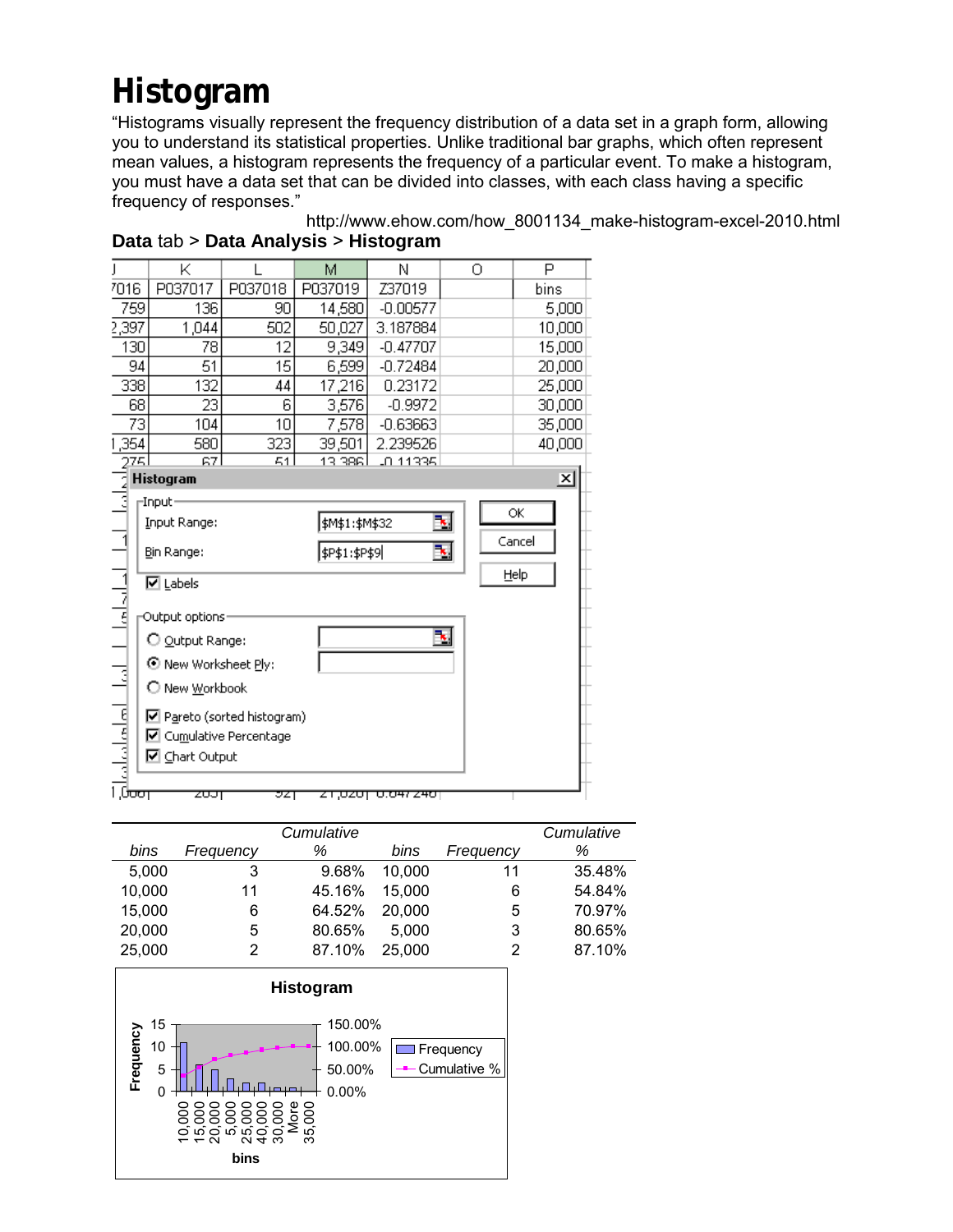# <span id="page-10-0"></span>**Sparklines**

"**Excel 2010** makes it possible to insert **sparklines**. Sparklines are graphs that fit in one cell and give you information about the data."

from: http://www.easyexceltutorial.com/excel-sparklines.html

### <span id="page-10-1"></span>**Insert a Sparkline**

1. Select the cells where you want the sparklines to appear. In this example, we select the range with address G2:G4.

|                          |   | Data |  |  |  |  |  |
|--------------------------|---|------|--|--|--|--|--|
| $\overline{\phantom{a}}$ | n |      |  |  |  |  |  |
| $\blacksquare$           | o |      |  |  |  |  |  |
|                          |   |      |  |  |  |  |  |

2. On the **Insert** tab, choose **Line** under the Sparklines group.



3. Enter the data you want to use for the Sparklines. In this example, we use the range with address A2:F4.

| <b>Create Sparklines</b>      |                                                   | 7      |
|-------------------------------|---------------------------------------------------|--------|
| Choose the data that you want |                                                   |        |
| Data Range:                   | A2:F4                                             |        |
|                               | Choose where you want the sparklines to be placed |        |
| Location Range:               | \$G\$2:\$G\$4                                     |        |
|                               | nĸ                                                | Cancel |

Result:

|                |  | Data |  |  |
|----------------|--|------|--|--|
| -              |  |      |  |  |
| $\overline{a}$ |  |      |  |  |
|                |  |      |  |  |

4. Change the value of cell C2 to 25.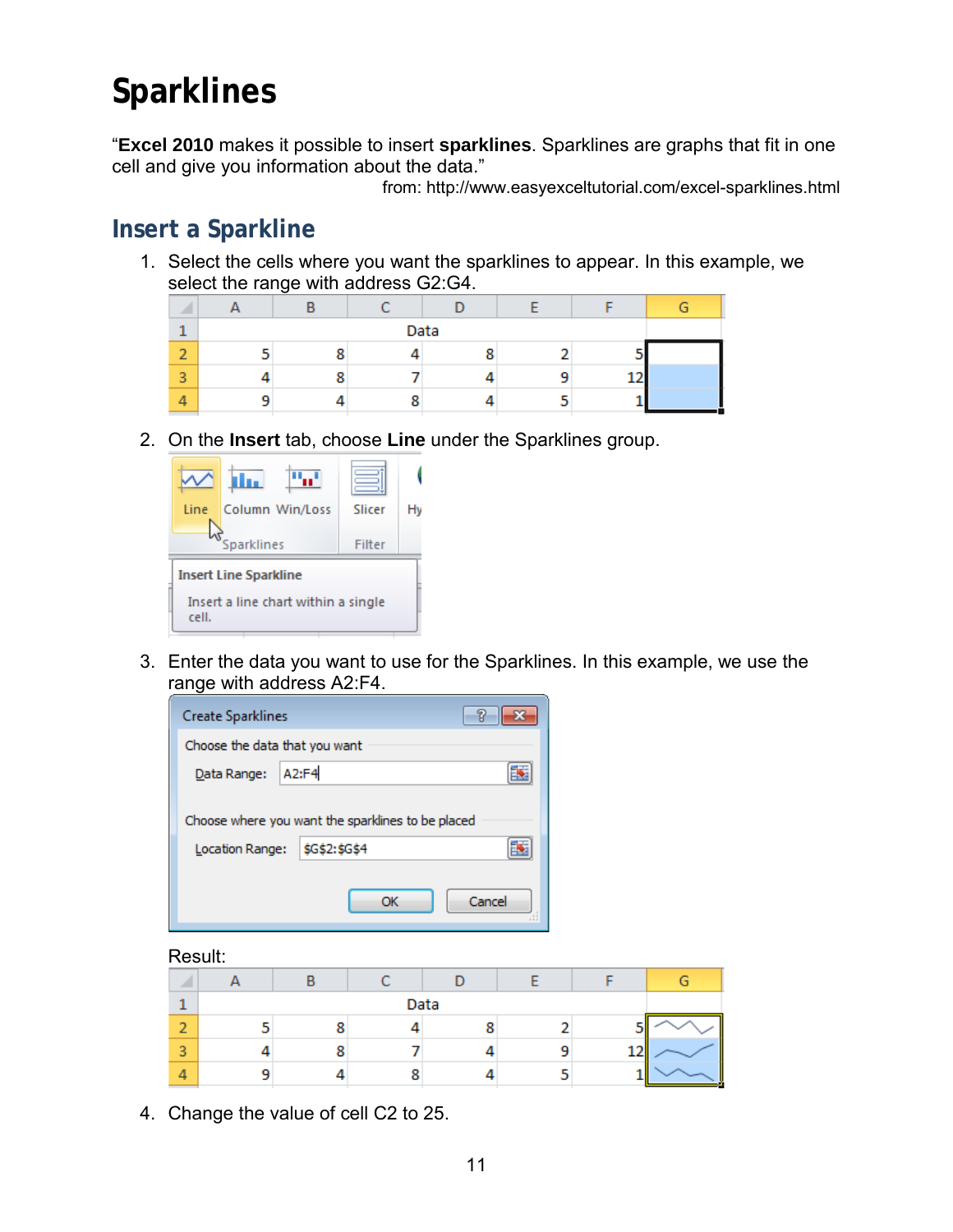Result:

|                |   | Data |  |  |
|----------------|---|------|--|--|
| $\blacksquare$ | ۰ | 25   |  |  |
| 3              | ο |      |  |  |
|                |   |      |  |  |

The sparklines change dynamically depending on the cell's value.

### <span id="page-11-0"></span>**Customize the Sparkline**

- 1. Select the sparklines. The Sparkline Tools contextual tab activates automatically.
- 2. Check High Point and Low point to highlight the highest and lowest point of data in the selected Sparkline group.

|                                    |                                                           |                                                    |                |      |                |   |    | <b>Sparkline Tools</b> | sparklines |
|------------------------------------|-----------------------------------------------------------|----------------------------------------------------|----------------|------|----------------|---|----|------------------------|------------|
| e Layout                           |                                                           | Formulas                                           | Data<br>Review | View | Developer      |   |    | Design                 |            |
| $\sqrt{ }$<br>$\blacktriangledown$ | <b>High Point</b><br>Low Point<br><b>WNegative Points</b> | <b>First Point</b><br><b>Last Point</b><br>Markers |                |      |                |   |    |                        |            |
|                                    |                                                           | Show                                               |                |      |                |   |    |                        | Style      |
| Result:                            |                                                           |                                                    |                |      |                |   |    |                        |            |
| ◢                                  | А                                                         | B                                                  | C              | D    | E              | F |    | G                      |            |
| $\mathbf{1}$                       |                                                           |                                                    |                | Data |                |   |    |                        |            |
| $\overline{2}$                     | 5                                                         | 8                                                  | 25             | 8    | $\overline{2}$ |   | 5  |                        |            |
| 3                                  | 4                                                         | 8                                                  | 7              | 4    | 9              |   | 12 |                        |            |
| 4                                  | 9                                                         | 4                                                  | 8              | 4    | 5              |   |    |                        |            |

3. Click on **Column** under the Type group to change the selected Sparkline group to column sparkline.

| <b>High Point</b><br>mat.<br>Hu.                    | <b>First Point</b>                    |
|-----------------------------------------------------|---------------------------------------|
| <b>Low Point</b><br>Edit<br>Column Win/Loss<br>Line | Last Point<br>Negative Points Markers |
| Data -<br>Sparkline                                 | Show                                  |

Result:

|   |   |    | Data |   |                    |
|---|---|----|------|---|--------------------|
|   | 8 | 25 |      | 5 | --                 |
| 3 | 8 |    |      |   | $12$ $    -$       |
|   |   | o  |      |   | $1$ $\blacksquare$ |

4. If you want to delete a Sparkline, select it and click on the clear button.

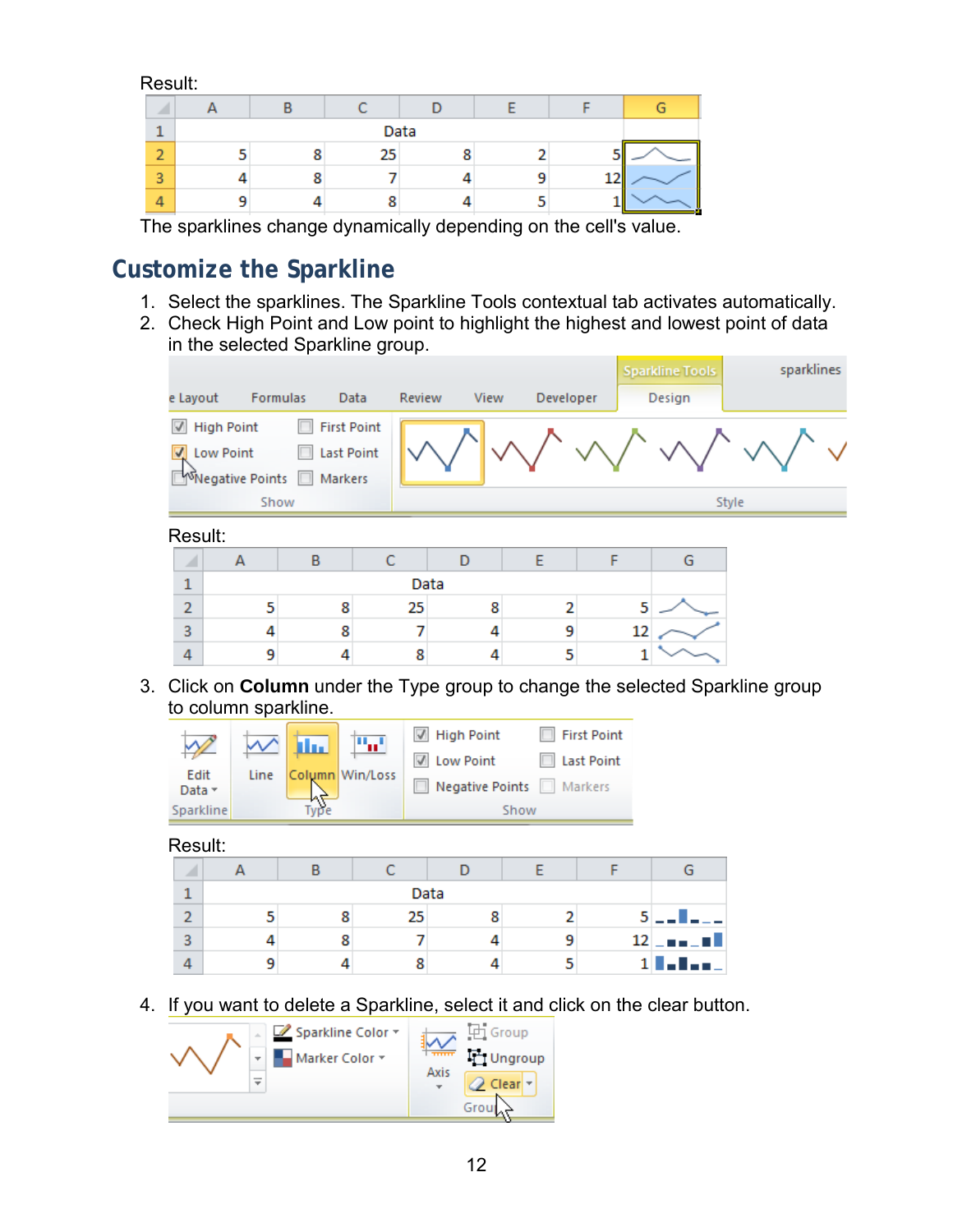# <span id="page-12-0"></span>**Chi-Square Test**

Pearson's chi-squared goodness-of-fit test: CHISQ.TEST, formerly known as CHITEST

|     | <b>CHITEST</b> |        | $\star$ $\star$ $\star$ $\downarrow$ $\star$ = CHITEST(B2:D2,B3:D3) |                           |   |                                                                                                                                             |   |    |                                                                        |        |
|-----|----------------|--------|---------------------------------------------------------------------|---------------------------|---|---------------------------------------------------------------------------------------------------------------------------------------------|---|----|------------------------------------------------------------------------|--------|
|     | А              | R      | С                                                                   | D                         | Е | F                                                                                                                                           | G | Н  |                                                                        |        |
|     |                | Red    | White                                                               | <b>Blue</b>               |   |                                                                                                                                             |   |    |                                                                        |        |
| 2   | Observed       | 16     | 8                                                                   | 6                         |   |                                                                                                                                             |   |    |                                                                        |        |
| з   | expected       | 10     | 10 <sup>1</sup>                                                     | 10i                       |   |                                                                                                                                             |   |    |                                                                        |        |
| 4   |                |        |                                                                     |                           |   |                                                                                                                                             |   |    |                                                                        |        |
| 5   | chi-square]    |        |                                                                     | <b>Function Arguments</b> |   |                                                                                                                                             |   |    |                                                                        | ×l     |
| 6   | p > 0.05       | ,B3:D3 |                                                                     |                           |   |                                                                                                                                             |   |    |                                                                        |        |
| 7   |                |        | $\mathsf{\Gamma}\mathsf{CHITEST}$                                   |                           |   |                                                                                                                                             |   |    |                                                                        |        |
| 8   |                |        |                                                                     | Actual_range  B2:D2       |   |                                                                                                                                             |   |    |                                                                        |        |
| 9   |                |        |                                                                     | Expected_range [83:D3]    |   |                                                                                                                                             |   |    | $\frac{1}{\sqrt{24}}$ = {16,8,6}<br>$\frac{1}{\sqrt{24}}$ = {10,10,10} |        |
| 10  |                |        |                                                                     |                           |   |                                                                                                                                             |   |    |                                                                        |        |
| 11  |                |        |                                                                     |                           |   |                                                                                                                                             |   |    | $= 0.060810063$                                                        |        |
| 12  |                |        |                                                                     |                           |   | Returns the test for independence: the value from the chi-squared distribution for the<br>statistic and the appropriate degrees of freedom. |   |    |                                                                        |        |
| 13  |                |        |                                                                     |                           |   |                                                                                                                                             |   |    |                                                                        |        |
| 14  |                |        |                                                                     |                           |   | <b>Expected_range</b> is the range of data that contains the ratio of the product of row totals                                             |   |    |                                                                        |        |
| 15  |                |        |                                                                     |                           |   | and column totals to the grand total.                                                                                                       |   |    |                                                                        |        |
| 16  |                |        |                                                                     |                           |   |                                                                                                                                             |   |    |                                                                        |        |
| 17  |                |        |                                                                     | Formula result $=$        |   | 0.060810063                                                                                                                                 |   |    |                                                                        |        |
| 18  |                |        |                                                                     |                           |   |                                                                                                                                             |   |    |                                                                        |        |
| 19  |                |        |                                                                     | Help on this function     |   |                                                                                                                                             |   | ОК |                                                                        | Cancel |
| 20. |                |        |                                                                     |                           |   |                                                                                                                                             |   |    |                                                                        |        |

In the desired cell, enter or select =**CHISQ.TEST**(actual\_range,expected\_range), where actual range holds the observed values and the expected range holds the expected values. This function will calculate the probability of getting a larger  $X^2$  value

|   | CHIINV                  | $\bullet$ X V $\approx$ =CHIINV(B6,2) |       |      |
|---|-------------------------|---------------------------------------|-------|------|
|   | д                       | R                                     | С     |      |
|   |                         | Red                                   | White | Blue |
| 2 | Observed                | 16                                    | 8     |      |
| з | expected                | 10                                    | 10    |      |
| 4 |                         |                                       |       |      |
| 5 | chi-square              |                                       |       |      |
| 6 | p>.05                   | 0.06081]                              |       |      |
|   |                         |                                       |       |      |
| 8 | chi-sq value  =CHIINV(E |                                       |       |      |
| a |                         |                                       |       | 4    |

Use the **CHISQ.INV.RT** function<sup>[1](#page-12-1)</sup> to provide the actual Chi-Square value

In the desired cell, enter or select = CHISQ.INV.RT(probability, deg\_freedom) where the probability is the value calculated from the Chi Square Test above and the degrees of freedom is the number of items minus 1.

Note: Use of CHISQ.TEST is most appropriate when the expected values for each cell are not too small. Some statisticians suggest that each  $E_{ii}$  should be greater than or equal to 5.

<span id="page-12-1"></span> $\overline{a}$ <sup>1</sup> Formerly CHIINV function.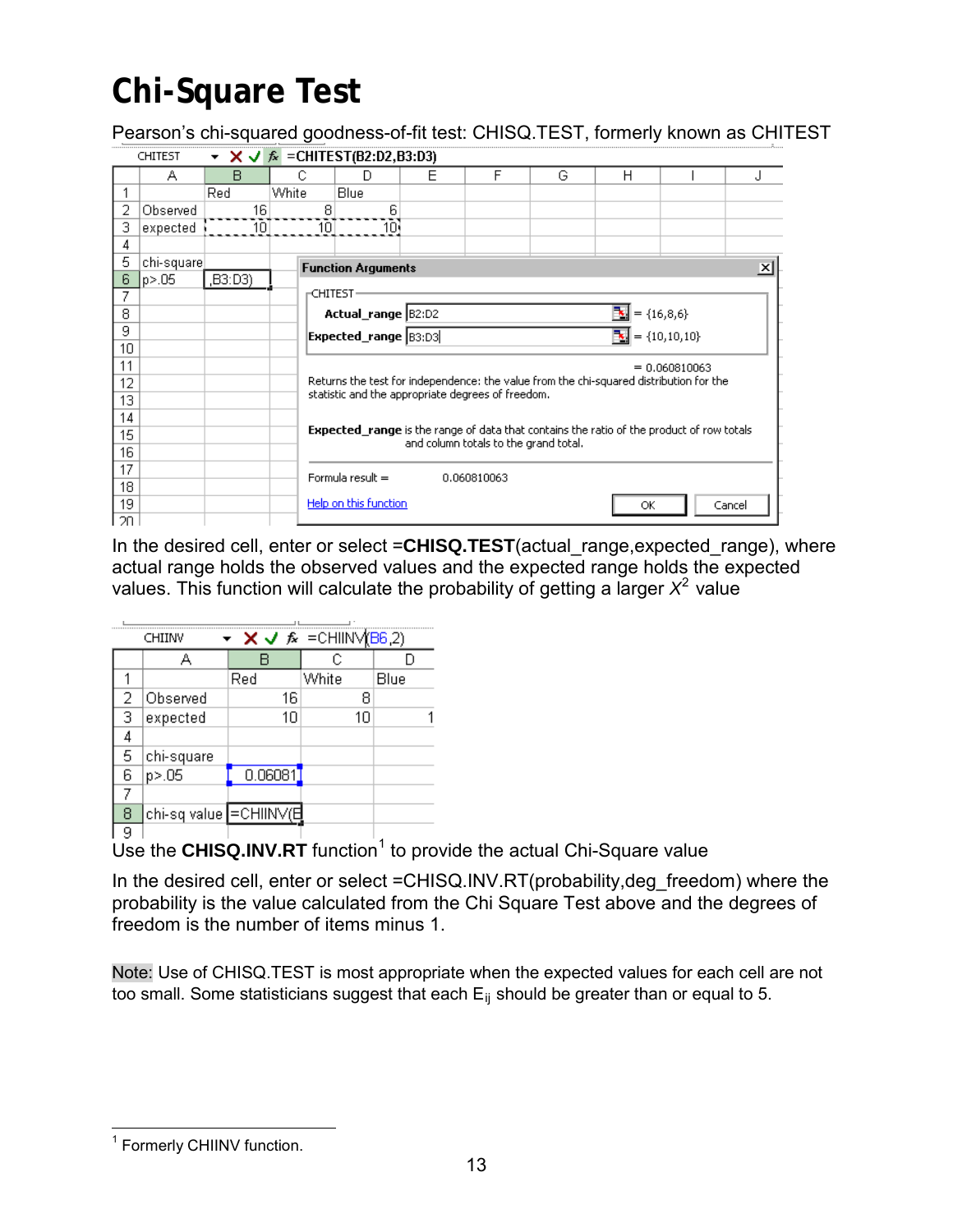# <span id="page-13-0"></span>**T-Test**

From microsoft.com: "The Two-Sample t-Test analysis tools test for equality of the population means underlying each sample. The 3 tools employ different assumptions: that the population variances are equal, that the population variances are not equal, and that the two samples represent before treatment and after treatment observations on the same subjects.

**t-Test: Two-Sample Assuming Equal Variances** This analysis tool performs a twosample student's t-test. This t-test form assumes that the two data sets came from distributions with the same variances. You can use this t-test to determine whether the two samples are likely to have come from distributions with equal population means.

**t-Test: Two-Sample Assuming Unequal Variances** This analysis tool performs a twosample student's t-test. This t-test form assumes that the two data sets came from distributions with unequal variances. You can use this t-test to determine whether the two samples are likely to have come from distributions with equal population means. Use this test when the there are distinct subjects in the two samples.

**t-Test: Paired Two Sample For Means** You can use a paired test when there is a natural pairing of observations in the samples, such as when a sample group is tested twice: before and after an experiment. This t-test form does not assume equal variances."

| t-Test: Paired Two Sample for Means | ∣×∣                                 |                |      |
|-------------------------------------|-------------------------------------|----------------|------|
| -Input-                             |                                     |                |      |
| Variable 1 Range:<br>\$J\$1:\$J\$32 | ОК<br>3.                            |                |      |
| Variable 2 Range:<br>\$I\$1:\$I\$32 | Cancel<br>N                         |                |      |
| Hypothesized Mean Difference:       | Help                                |                |      |
| $\n  Q$ $\boxed{\text{cables}}$     |                                     |                |      |
| <u>A</u> lpha:<br> 0.05             |                                     |                |      |
| Output options-                     | t-Test: Paired Two Sample for Means |                |      |
| O Output Range:                     |                                     | p <sub>1</sub> | p2   |
| ⊙ New Worksheet Ply:                | Mean                                | 5.73           | 7.73 |
| O New Workbook                      | Variance                            | 5.10           | 3.03 |
|                                     | <b>Observations</b>                 | 30             | 30   |
|                                     | Pearson Correlation                 | 0.76           |      |
|                                     | Hypothesized Mean Difference        | $\overline{0}$ |      |
|                                     | df                                  | 29             |      |
|                                     | t Stat                              | $-7.49$        |      |
|                                     | $P(T \le t)$ one-tail               | 1.473E-08      |      |
|                                     | t Critical one-tail                 | 1.70           |      |
|                                     | $P(T \le t)$ two-tail               | 2.945E-08      |      |
|                                     | t Critical two-tail                 | 2.05           |      |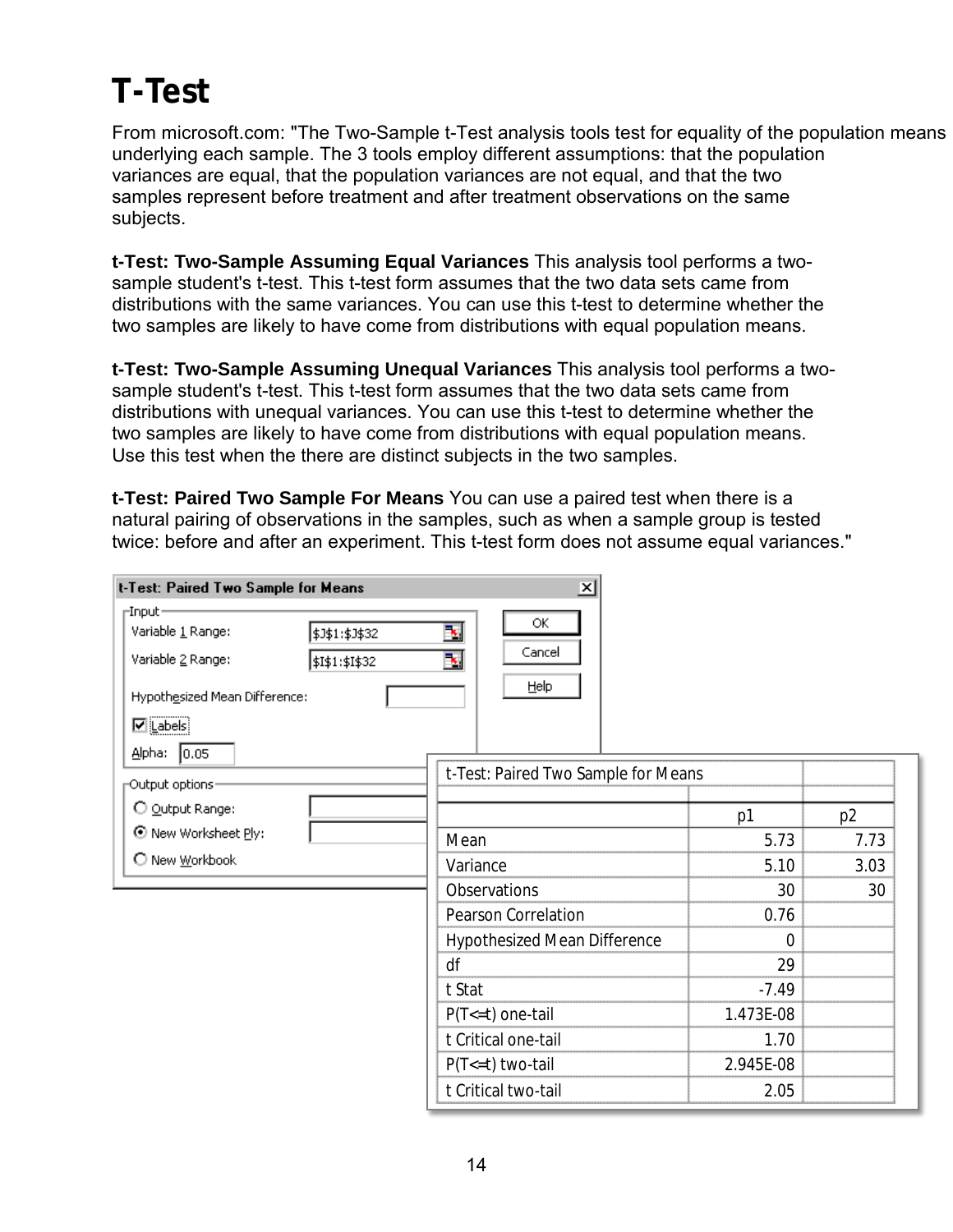# <span id="page-14-0"></span>**Anova: Single Factor**

Total 1162.3 29

One-way analysis of variance to compare the means of 3 or more groups.

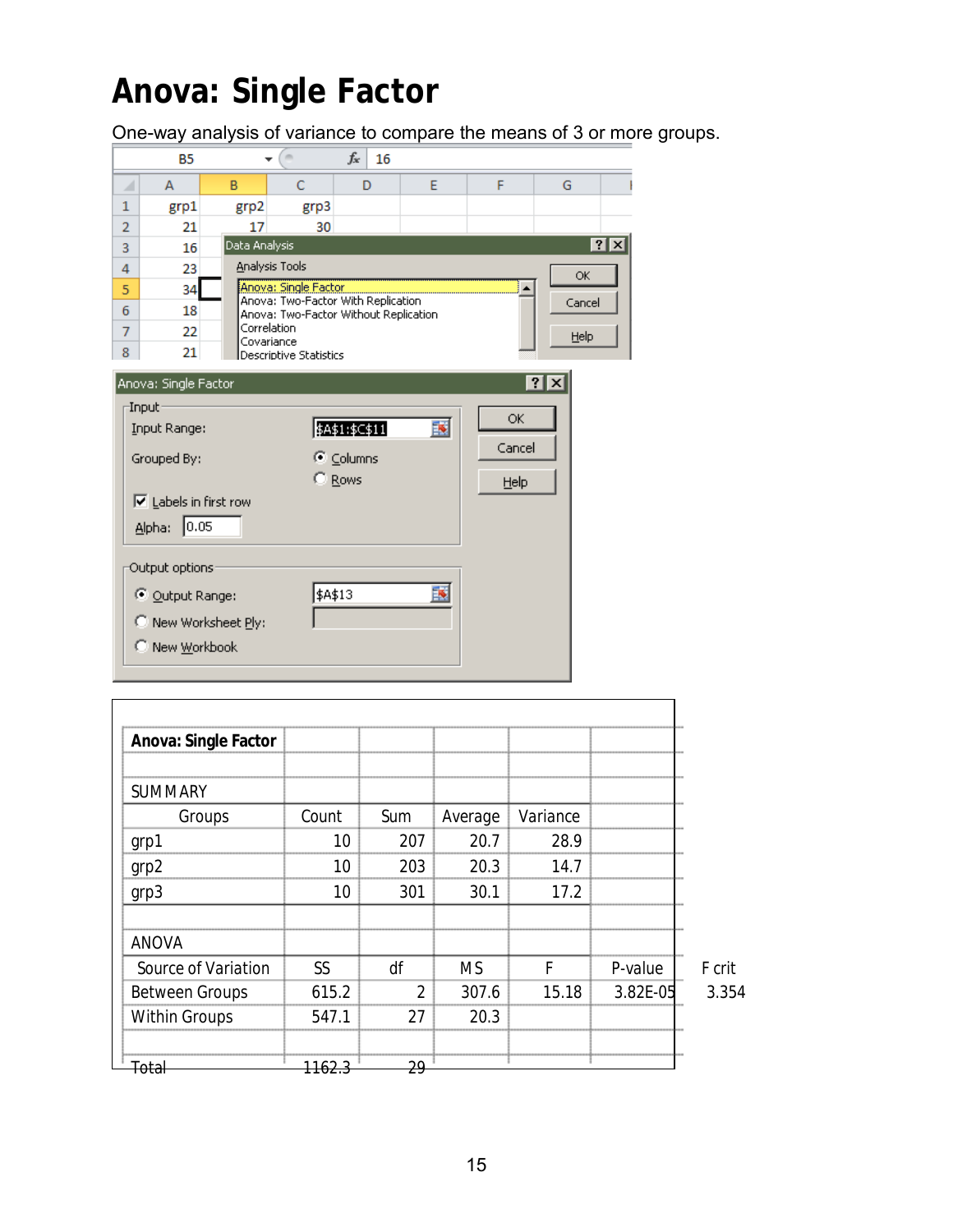# <span id="page-15-0"></span>**Standard Deviation Enhanced Line Graph**

Calculate the mean and standard deviation for each point in time. Create an upper and lower limit line by adding and deleting one standard deviation for each mean.

- 1. In cell B15, enter **=AVERAGE(B2:B13).**
- 2. In cell B18, enter **=STDEV.S(B2:B13)**.
- 3. In cell B16, enter **=B15+B18**
- 4. In cell B17, enter **=B15-B18**
- 5. Copy and paste the formulas across the columns.
- 6. Select the values (do not include row 18).
- 7. **Insert** tab > **Line** chart, with markers



| ⊿              | A       | B  | C                        | D  |
|----------------|---------|----|--------------------------|----|
| 1              | id      | s1 | s2                       | s3 |
| $\overline{2}$ | 1997    | 59 | 69                       | 72 |
| 3              | 8442    | 65 | 71                       | 72 |
| 4              | 5114    | 60 | 70                       | 71 |
| 5              | 3922    | 63 | 64                       | 68 |
| 6              | 1472    | 46 | 65                       | 71 |
| 7              | 8638    | 51 | 57                       | 68 |
| 8              | 2615    | 62 | 60                       | 68 |
| 9              | 8990    | 69 | 60                       | 70 |
| 10             | 4858    | 57 | 58                       | 69 |
| 11             | 2079    | 64 | 50                       | 66 |
| 12             | 3873    | 61 | 62                       | 60 |
| 13             | 1981    | 67 | 54                       | 60 |
| 14             |         |    |                          |    |
| 15             | mean    |    | 60.33 = AVERAGE (B2:B13) |    |
| 16             | $+1$ sd |    | $66.87 = B15 + B18$      |    |
| 17             | - 1sd   |    | $53.79 = B15 - B18$      |    |
| 18             | std dev |    | 6.54 = STDEV.S(B2:B13)   |    |

8. You will see something like

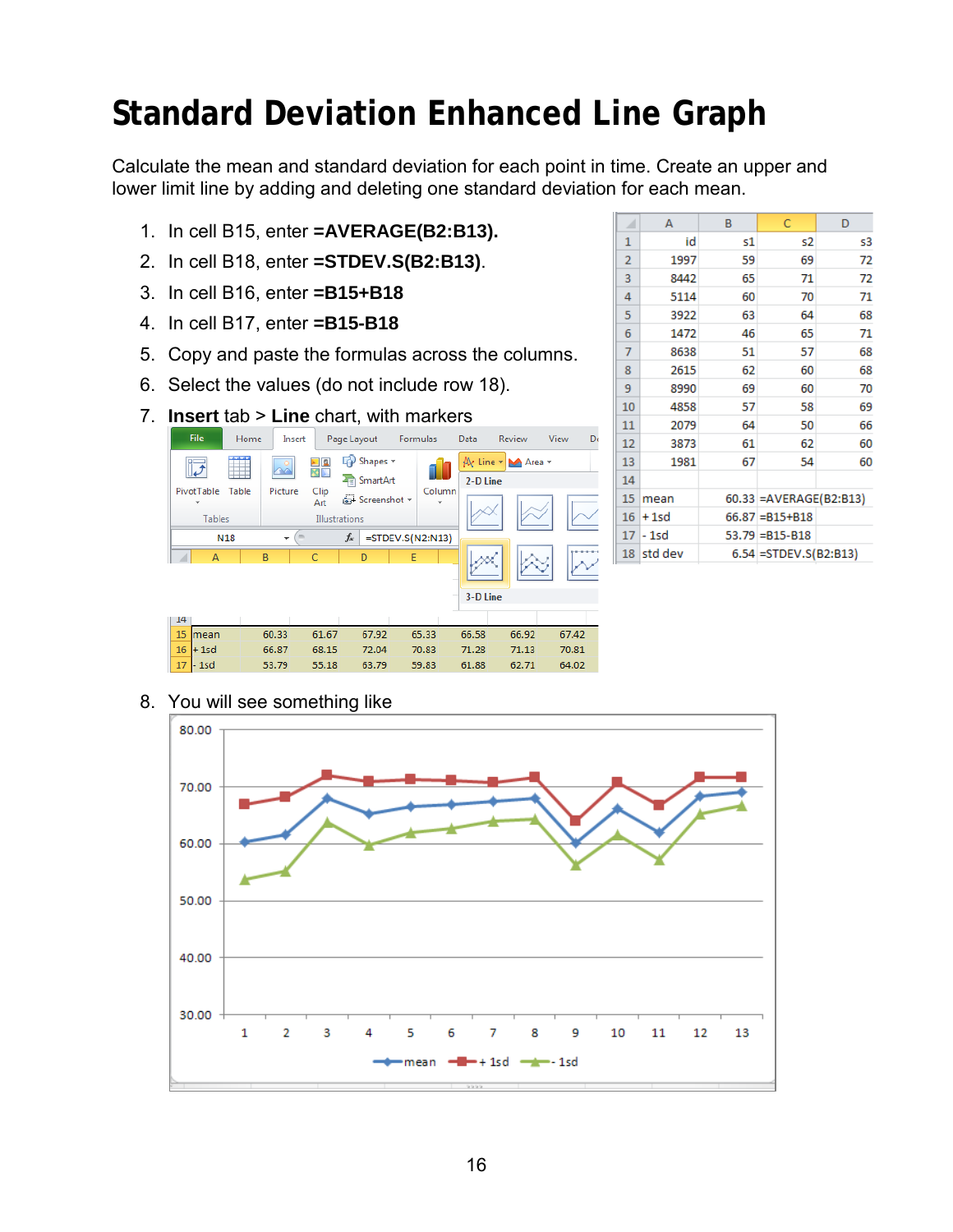# <span id="page-16-0"></span>**Import Excel Data into SPSS**

- 1. Go to the **File** menu and select **Open > Data**.
- 2. Change the location in the "Look in" box to the subdirectory where your file is.
- 3. Change the "Files of type" selection to look for Excel (\*.xls) files.

| <b>M</b> Open Data                                                       |                                                                                                                                                                                                                                                                              |                                                                                                                        |                                                                                                                                                       |                                                                                                                                                                |                         | ⊠ |
|--------------------------------------------------------------------------|------------------------------------------------------------------------------------------------------------------------------------------------------------------------------------------------------------------------------------------------------------------------------|------------------------------------------------------------------------------------------------------------------------|-------------------------------------------------------------------------------------------------------------------------------------------------------|----------------------------------------------------------------------------------------------------------------------------------------------------------------|-------------------------|---|
| Look in:                                                                 | English                                                                                                                                                                                                                                                                      |                                                                                                                        |                                                                                                                                                       | <b>BB</b> B=<br>白び                                                                                                                                             |                         |   |
| Recent<br>Desktop<br>My Documents<br>My Computer<br>My Network<br>Places | 囲<br>⊞<br>accidents.sav<br>⊞ adl.sav<br>囲<br>adratings.sav<br><b>⊞</b> advert.sav<br>aflatoxin.sav<br>aflatoxin20.sav<br>AML survival.sav<br>囲<br>⊞<br>anorectic.sav<br>⊞<br>Anxiety.sav<br>囲<br>Anxiety2.sav<br>autoaccidents.sav<br>٠<br>æ<br>File name:<br>Files of type: | 1991 U.S. General Social Survey.sav<br>SPSS Statistics (*.sav)<br>SPSS Statistics (*.sav)<br>Minimize SPSS/PC+ (*.sys) | ⊞<br>band.sav<br><b>ED</b> bankloan.sav<br>⊞ bankloan_cs.sav<br><b>THE</b> behavior.sav<br>behavior ini.sav<br>⊞ brakes.sav<br><b>H</b> breakfast.sav | <b>⊞ bankloan_binning.sav</b><br>bankloan_cs_noweights.sav<br><b>Hill</b> bankloan_recoded.sav<br>breakfast_overall.sav<br><b>H</b> Breast cancer survival.sav | Open<br>Paste<br>Cancel | ▶ |
|                                                                          |                                                                                                                                                                                                                                                                              | Systat (*.syd, *.sys)<br>Portable (*.por)<br>Excel (*.xls, *.xlsx, *.xlsm)                                             |                                                                                                                                                       |                                                                                                                                                                |                         |   |
|                                                                          |                                                                                                                                                                                                                                                                              |                                                                                                                        |                                                                                                                                                       |                                                                                                                                                                |                         |   |

- 4. Select the file.
- 5. You might get prompted about the variable names:

| Opening Excel Data Source                                                    |                                                |  |  |  |  |
|------------------------------------------------------------------------------|------------------------------------------------|--|--|--|--|
| C:\Documents and Settings\ksfletcher\My Documents\Training\excel\cities.xlsx |                                                |  |  |  |  |
|                                                                              | Read variable names from the first row of data |  |  |  |  |
| Worksheet:<br>cities [A1:AV115]                                              |                                                |  |  |  |  |
| Range:                                                                       |                                                |  |  |  |  |
| Maximum width for string columns:<br>32767                                   |                                                |  |  |  |  |
|                                                                              | ОК<br>Cancel<br>Help                           |  |  |  |  |

- 6. Click on **OK**. You will see the data appear in the Data Editor window.
- 7. You may need to modify some of the variable definitions (in Variable View)